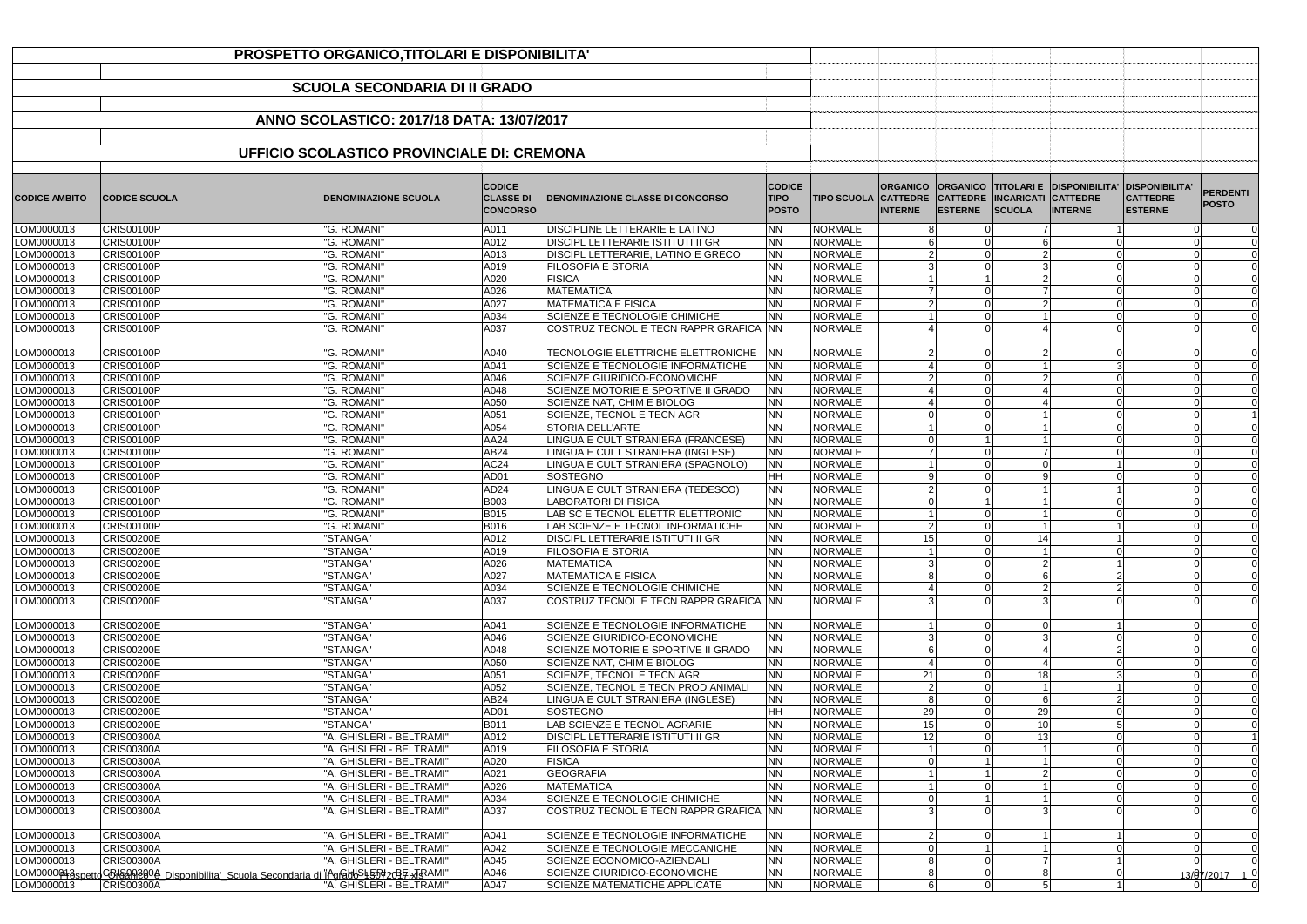| CODICE AMBITO            | <b>CODICE SCUOLA</b>                                                        | <b>DENOMINAZIONE SCUOLA</b>                             | <b>CODICE</b><br><b>CLASSE DI</b><br><b>CONCORSO</b> | <b>DENOMINAZIONE CLASSE DI CONCORSO</b>                         | <b>CODICE</b><br><b>TIPO</b><br><b>POSTO</b> | <b>ORGANICO</b><br><b>TIPO SCUOLA CATTEDRE</b><br><b>INTERNE</b> | CATTEDRE INCARICATI CATTEDRE<br><b>IESTERNE</b> | <b>SCUOLA</b>   | <b>ORGANICO TITOLARI E DISPONIBILITA'</b><br><b>INTERNE</b> | <b>IDISPONIBILITA'</b><br><b>CATTEDRE</b><br><b>IESTERNE</b> | <b>PERDENTI</b><br><b>POSTO</b> |
|--------------------------|-----------------------------------------------------------------------------|---------------------------------------------------------|------------------------------------------------------|-----------------------------------------------------------------|----------------------------------------------|------------------------------------------------------------------|-------------------------------------------------|-----------------|-------------------------------------------------------------|--------------------------------------------------------------|---------------------------------|
| LOM0000013               | <b>CRIS00300A</b>                                                           | "A. GHISLERI - BELTRAMI"                                | A048                                                 | SCIENZE MOTORIE E SPORTIVE II GRADO                             | <b>NN</b>                                    | <b>NORMALE</b>                                                   |                                                 |                 |                                                             |                                                              | $\Omega$                        |
| LOM0000013               | <b>CRIS00300A</b>                                                           | "A. GHISLERI - BELTRAMI"                                | A050                                                 | SCIENZE NAT, CHIM E BIOLOG                                      | <b>NN</b>                                    | <b>NORMALE</b>                                                   |                                                 |                 |                                                             |                                                              |                                 |
| LOM0000013               | <b>CRIS00300A</b>                                                           | "A. GHISLERI - BELTRAMI"                                | A051                                                 | SCIENZE, TECNOL E TECN AGR                                      | <b>NN</b>                                    | <b>NORMALE</b>                                                   |                                                 |                 |                                                             |                                                              |                                 |
| LOM0000013               | <b>CRIS00300A</b>                                                           | "A. GHISLERI - BELTRAMI"                                | A066                                                 | <b>TRATT TESTI DATI APPLIC INFORMATICA</b>                      | <b>NN</b>                                    | <b>NORMALE</b>                                                   |                                                 |                 |                                                             |                                                              |                                 |
| LOM0000013               | <b>CRIS00300A</b>                                                           | "A. GHISLERI - BELTRAMI"                                | AA24                                                 | LINGUA E CULT STRANIERA (FRANCESE)                              | <b>NN</b>                                    | <b>NORMALE</b>                                                   |                                                 |                 |                                                             |                                                              |                                 |
| LOM0000013               | <b>CRIS00300A</b>                                                           | "A. GHISLERI - BELTRAMI"                                | AB24                                                 | LINGUA E CULT STRANIERA (INGLESE)                               | <b>NN</b>                                    | <b>NORMALE</b>                                                   |                                                 |                 |                                                             |                                                              |                                 |
| LOM0000013               | <b>CRIS00300A</b>                                                           | "A. GHISLERI - BELTRAMI"                                | AC <sub>24</sub>                                     | LINGUA E CULT STRANIERA (SPAGNOLO)                              | <b>NN</b>                                    | <b>NORMALE</b>                                                   |                                                 |                 |                                                             |                                                              |                                 |
| LOM0000013               | <b>CRIS00300A</b>                                                           | "A. GHISLERI - BELTRAMI'                                | AD01                                                 | SOSTEGNO                                                        | <b>HH</b>                                    | <b>NORMALE</b>                                                   |                                                 |                 |                                                             |                                                              |                                 |
| LOM0000013               | <b>CRIS00300A</b>                                                           | "A. GHISLERI - BELTRAMI"                                | AD <sub>24</sub>                                     | LINGUA E CULT STRANIERA (TEDESCO)                               | NN                                           | <b>NORMALE</b>                                                   |                                                 |                 |                                                             |                                                              |                                 |
| LOM0000013               | <b>CRIS00300A</b><br><b>CRIS00300A</b>                                      | "A. GHISLERI - BELTRAMI"<br>"A. GHISLERI - BELTRAMI"    | B003<br><b>B014</b>                                  | <b>LABORATORI DI FISICA</b><br>LAB SCIENZE E TECNOL COSTRUZIONI | <b>NN</b><br><b>NN</b>                       | <b>NORMALE</b><br>NORMALE                                        |                                                 |                 |                                                             |                                                              | $\Omega$                        |
| LOM0000013<br>LOM0000013 | <b>CRIS00300A</b>                                                           | "A. GHISLERI - BELTRAMI"                                | <b>B016</b>                                          | <b>LAB SCIENZE E TECNOL INFORMATICHE</b>                        | <b>NN</b>                                    | NORMALE                                                          |                                                 |                 |                                                             |                                                              |                                 |
| LOM0000013               | <b>CRIS00300A</b>                                                           | "A. GHISLERI - BELTRAMI"                                | <b>B032</b>                                          | <b>ESERCITAZ DI PRATICA PROFESSIONALE</b>                       | <b>NN</b>                                    | <b>NORMALE</b>                                                   |                                                 |                 |                                                             |                                                              |                                 |
| LOM0000013               | CRIS004006                                                                  | "J. TORRIANI"                                           | A011                                                 | <b>DISCIPLINE LETTERARIE E LATINO</b>                           | <b>NN</b>                                    | <b>NORMALE</b>                                                   |                                                 |                 |                                                             |                                                              | $\Omega$                        |
| LOM0000013               | CRIS004006                                                                  | "J. TORRIANI"                                           | A012                                                 | <b>DISCIPL LETTERARIE ISTITUTI II GR</b>                        | <b>NN</b>                                    | <b>NORMALE</b><br>21                                             |                                                 | 19 <sup>1</sup> |                                                             |                                                              |                                 |
| LOM0000013               | CRIS004006                                                                  | "J. TORRIANI"                                           | A018                                                 | <b>FILOSOFIA E SCIENZE UMANE</b>                                | <b>NN</b>                                    | <b>NORMALE</b>                                                   |                                                 | $\overline{2}$  |                                                             |                                                              |                                 |
| LOM0000013               | CRIS004006                                                                  | "J. TORRIANI"                                           | A020                                                 | <b>FISICA</b>                                                   | <b>NN</b>                                    | <b>NORMALE</b>                                                   |                                                 | $5\overline{5}$ |                                                             |                                                              |                                 |
| LOM0000013               | CRIS004006                                                                  | "J. TORRIANI"                                           | A026                                                 | <b>MATEMATICA</b>                                               | <b>NN</b>                                    | <b>NORMALE</b><br>15                                             |                                                 | 14              |                                                             |                                                              |                                 |
| LOM0000013               | CRIS004006                                                                  | "J. TORRIANI"                                           | A027                                                 | MATEMATICA E FISICA                                             | <b>NN</b>                                    | <b>NORMALE</b>                                                   |                                                 |                 |                                                             |                                                              |                                 |
| LOM0000013               | CRIS004006                                                                  | "J. TORRIANI"                                           | A029                                                 | <b>MUSICA ISTITUTI II GRADO</b>                                 | <b>NN</b>                                    | <b>NORMALE</b>                                                   |                                                 |                 |                                                             |                                                              |                                 |
| LOM0000013               | CRIS004006                                                                  | "J. TORRIANI"                                           | A034                                                 | <b>ISCIENZE E TECNOLOGIE CHIMICHE</b>                           | <b>NN</b>                                    | <b>NORMALE</b>                                                   |                                                 | 5               |                                                             |                                                              |                                 |
| LOM0000013               | CRIS004006                                                                  | "J. TORRIANI"                                           | A037                                                 | COSTRUZ TECNOL E TECN RAPPR GRAFICA  NN                         |                                              | <b>NORMALE</b>                                                   |                                                 |                 |                                                             |                                                              |                                 |
|                          |                                                                             |                                                         |                                                      |                                                                 |                                              |                                                                  |                                                 |                 |                                                             |                                                              |                                 |
| LOM0000013               | CRIS004006                                                                  | "J. TORRIANI"                                           | A040                                                 | TECNOLOGIE ELETTRICHE ELETTRONICHE   NN                         |                                              | <b>NORMALE</b><br>10 <sup>1</sup>                                |                                                 | q               |                                                             |                                                              |                                 |
| LOM0000013               | CRIS004006                                                                  | "J. TORRIANI"                                           | A041                                                 | SCIENZE E TECNOLOGIE INFORMATICHE                               | NN                                           | <b>NORMALE</b>                                                   |                                                 |                 |                                                             |                                                              |                                 |
| LOM0000013               | CRIS004006                                                                  | "J. TORRIANI"                                           | A042                                                 | SCIENZE E TECNOLOGIE MECCANICHE                                 | <b>NN</b>                                    | <b>NORMALE</b><br>12                                             |                                                 | 12 <sup>1</sup> |                                                             |                                                              |                                 |
| LOM0000013               | CRIS004006                                                                  | "J. TORRIANI"                                           | A045                                                 | SCIENZE ECONOMICO-AZIENDALI                                     | NN.                                          | <b>NORMALE</b>                                                   |                                                 |                 |                                                             |                                                              |                                 |
| LOM0000013               | CRIS004006                                                                  | "J. TORRIANI"                                           | A046                                                 | SCIENZE GIURIDICO-ECONOMICHE                                    | <b>NN</b>                                    | <b>NORMALE</b>                                                   |                                                 |                 |                                                             |                                                              |                                 |
| LOM0000013               | CRIS004006                                                                  | "J. TORRIANI"                                           | A048                                                 | SCIENZE MOTORIE E SPORTIVE II GRADO                             | <b>NN</b>                                    | <b>NORMALE</b>                                                   |                                                 |                 |                                                             |                                                              |                                 |
| LOM0000013               | CRIS004006                                                                  | "J. TORRIANI"                                           | A050                                                 | SCIENZE NAT, CHIM E BIOLOG                                      | <b>NN</b>                                    | NORMALE                                                          |                                                 |                 |                                                             |                                                              |                                 |
| LOM0000013               | CRIS004006                                                                  | "J. TORRIANI"                                           | AB24                                                 | LINGUA E CULT STRANIERA (INGLESE)                               | <b>NN</b>                                    | <b>NORMALE</b><br>11                                             |                                                 | 11              |                                                             |                                                              |                                 |
| LOM0000013               | CRIS004006                                                                  | "J. TORRIANI"                                           | AD01                                                 | SOSTEGNO                                                        | HH                                           | <b>NORMALE</b>                                                   |                                                 |                 |                                                             |                                                              |                                 |
| LOM0000013               | CRIS004006                                                                  | "J. TORRIANI"                                           | B003                                                 | <b>LABORATORI DI FISICA</b>                                     | <b>NN</b>                                    | <b>NORMALE</b>                                                   |                                                 |                 |                                                             |                                                              |                                 |
| LOM0000013               | CRIS004006                                                                  | "J. TORRIANI"                                           | B012                                                 | LAB SCIENZE E TECNOL CHIM MICROBIOL                             | <b>NN</b>                                    | <b>NORMALE</b>                                                   |                                                 | $\mathcal{P}$   |                                                             |                                                              |                                 |
| LOM0000013               | CRIS004006                                                                  | "J. TORRIANI"                                           | B015                                                 | LAB SC E TECNOL ELETTR ELETTRONIC                               | <b>NN</b>                                    | <b>NORMALE</b>                                                   |                                                 |                 |                                                             |                                                              |                                 |
| LOM0000013               | CRIS004006                                                                  | "J. TORRIANI"                                           | <b>B016</b>                                          | LAB SCIENZE E TECNOL INFORMATICHE                               | <b>NN</b>                                    | NORMALE                                                          | $\Omega$                                        | $\Omega$        |                                                             |                                                              |                                 |
| LOM0000013               | CRIS004006                                                                  | "J. TORRIANI"                                           | B017                                                 | <b>LAB SCIENZE E TECNOL MECCANICHE</b>                          | <b>NN</b>                                    | <b>NORMALE</b><br>10 <sup>1</sup>                                |                                                 |                 |                                                             |                                                              |                                 |
| LOM0000013               | <b>CRIS00600T</b>                                                           | "L.EINAUDI"                                             | A009                                                 | <b>IDISCIP GRAFICHE, PITTORICHE, SCENOG</b>                     | <b>NN</b>                                    | NORMALE                                                          |                                                 |                 |                                                             |                                                              |                                 |
| LOM0000013               | <b>CRIS00600T</b>                                                           | "L.EINAUDI"                                             | A010                                                 | <b>DISCIPLINE GRAFICO-PUBBLICITARIE</b>                         | <b>NN</b>                                    | <b>NORMALE</b>                                                   |                                                 |                 |                                                             |                                                              |                                 |
| LOM0000013               | <b>CRIS00600T</b>                                                           | "L.EINAUDI"                                             | A012                                                 | <b>DISCIPL LETTERARIE ISTITUTI II GR</b>                        | <b>NN</b>                                    | <b>NORMALE</b><br>15                                             |                                                 | 14              |                                                             |                                                              |                                 |
| LOM0000013               | CRIS00600T                                                                  | "L.EINAUDI"                                             | A015                                                 | <b>DISCIPLINE SANITARIE</b>                                     | <b>NN</b>                                    | <b>NORMALE</b>                                                   |                                                 |                 |                                                             |                                                              |                                 |
| LOM0000013               | <b>CRIS00600T</b>                                                           | "L.EINAUDI"                                             | A018                                                 | <b>FILOSOFIA E SCIENZE UMANE</b>                                | <b>NN</b>                                    | <b>NORMALE</b>                                                   |                                                 |                 |                                                             |                                                              |                                 |
| LOM0000013               | <b>CRIS00600T</b><br><b>CRIS00600T</b>                                      | "L.EINAUDI"<br>"L.EINAUDI"                              | A020<br>A021                                         | <b>FISICA</b><br><b>GEOGRAFIA</b>                               | NN                                           | <b>NORMALE</b><br><b>NORMALE</b>                                 |                                                 |                 |                                                             |                                                              |                                 |
| LOM0000013<br>LOM0000013 | <b>CRIS00600T</b>                                                           | "L.EINAUDI"                                             | A026                                                 | <b>MATEMATICA</b>                                               | <b>NN</b><br>NN                              | <b>NORMALE</b>                                                   |                                                 |                 |                                                             |                                                              |                                 |
| LOM0000013               | <b>CRIS00600T</b>                                                           | "L.EINAUDI"                                             | A029                                                 | <b>MUSICA ISTITUTI II GRADO</b>                                 | <b>NN</b>                                    | <b>NORMALE</b>                                                   |                                                 |                 |                                                             |                                                              |                                 |
| LOM0000013               | <b>CRIS00600T</b>                                                           | "L.EINAUDI"                                             | A031                                                 | <b>SCIENZE DEGLI ALIMENTI</b>                                   | <b>NN</b>                                    | <b>NORMALE</b>                                                   |                                                 |                 |                                                             |                                                              |                                 |
| LOM0000013               | <b>CRIS00600T</b>                                                           | "L.EINAUDI"                                             | A034                                                 | SCIENZE E TECNOLOGIE CHIMICHE                                   | NN                                           | <b>NORMALE</b>                                                   |                                                 |                 |                                                             |                                                              |                                 |
| LOM0000013               | <b>CRIS00600T</b>                                                           | "L.EINAUDI"                                             | A045                                                 | SCIENZE ECONOMICO-AZIENDALI                                     | <b>NN</b>                                    | <b>NORMALE</b>                                                   |                                                 |                 |                                                             |                                                              |                                 |
| LOM0000013               | <b>CRIS00600T</b>                                                           | "L.EINAUDI"                                             | A046                                                 | <b>SCIENZE GIURIDICO-ECONOMICHE</b>                             | <b>NN</b>                                    | <b>NORMALE</b>                                                   |                                                 |                 |                                                             |                                                              |                                 |
| LOM0000013               | <b>CRIS00600T</b>                                                           | "L.EINAUDI"                                             | A048                                                 | SCIENZE MOTORIE E SPORTIVE II GRADO                             | <b>NN</b>                                    | <b>NORMALE</b>                                                   |                                                 |                 |                                                             |                                                              |                                 |
| LOM0000013               | <b>CRIS00600T</b>                                                           | "L.EINAUDI"                                             | A050                                                 | SCIENZE NAT, CHIM E BIOLOG                                      | <b>NN</b>                                    | <b>NORMALE</b>                                                   |                                                 |                 |                                                             |                                                              |                                 |
| LOM0000013               | <b>CRIS00600T</b>                                                           | "L.EINAUDI"                                             | A054                                                 | <b>STORIA DELL'ARTE</b>                                         | <b>NN</b>                                    | NORMALE                                                          |                                                 |                 |                                                             |                                                              |                                 |
| LOM0000013               | <b>CRIS00600T</b>                                                           | "L.EINAUDI"                                             | A066                                                 | <b>TRATT TESTI DATI APPLIC INFORMATICA</b>                      | NN                                           | <b>NORMALE</b>                                                   |                                                 |                 |                                                             |                                                              |                                 |
| LOM0000013               | <b>CRIS00600T</b>                                                           | "L.EINAUDI"                                             | AA24                                                 | LINGUA E CULT STRANIERA (FRANCESE)                              | <b>NN</b>                                    | <b>NORMALE</b>                                                   |                                                 |                 |                                                             |                                                              |                                 |
| LOM0000013               | <b>CRIS00600T</b>                                                           | "L.EINAUDI"                                             | AB24                                                 | LINGUA E CULT STRANIERA (INGLESE)                               | <b>NN</b>                                    | <b>NORMALE</b>                                                   |                                                 |                 |                                                             |                                                              |                                 |
| LOM0000013               | <b>CRIS00600T</b>                                                           | "L.EINAUDI"                                             | AD01                                                 | SOSTEGNO                                                        | HH                                           | <b>NORMALE</b><br>47                                             |                                                 | 47              |                                                             |                                                              |                                 |
| LOM0000013               | <b>CRIS00600T</b>                                                           | "L.EINAUDI"                                             | AD <sub>24</sub>                                     | LINGUA E CULT STRANIERA (TEDESCO)                               | <b>NN</b>                                    | <b>NORMALE</b>                                                   |                                                 |                 |                                                             |                                                              |                                 |
| LOM0000013               | <b>CRIS00600T</b>                                                           | "L.EINAUDI"                                             | B019                                                 | LAB SERVIZI RICETTIVITA' ALBERGHIER                             | <b>NN</b>                                    | <b>NORMALE</b>                                                   |                                                 |                 |                                                             |                                                              | $\mathbf{1}$                    |
| LOM0000013               | <b>CRIS00600T</b>                                                           | "L.EINAUDI"                                             | <b>B020</b>                                          | LAB SERV ENOGASTRON, SETT CUCINA                                | <b>NN</b>                                    | <b>NORMALE</b>                                                   |                                                 | っ               |                                                             |                                                              |                                 |
| LOM0000013               | <b>CRIS00600T</b>                                                           | "L.EINAUDI"                                             | B021                                                 | LAB SERV ENOGASTRON, SETT SALA VEND NN                          |                                              | <b>NORMALE</b>                                                   |                                                 | $\mathcal{P}$   |                                                             |                                                              |                                 |
| LOM0000013               | CRIS00600T                                                                  | "L.EINAUDI"                                             | B022                                                 | LAB TECNOL E TECN COMUNICAZ MULTIME NN                          |                                              | <b>NORMALE</b>                                                   |                                                 |                 |                                                             |                                                              |                                 |
| LOM00000413              | CRIS00600T<br> CHGanico_e_Disponibilita'_Scuola Secondaria d<br> CRIS00800D | <u>I'L EINAUDI", 22017. XIS</u><br>"ANTONIO STRADIVARI" | <b>B023</b>                                          | LAB SERVIZI SOCIO-SANITARI                                      | NN.                                          | NORMALE                                                          |                                                 |                 |                                                             |                                                              | $13/87/2017$ $20$               |
| LOM0000013               |                                                                             |                                                         | A008                                                 | DISCIP GEOM, ARCH, ARRED, SCENOTEC                              | <b>NN</b>                                    | <b>NORMALE</b>                                                   | ∩                                               |                 |                                                             |                                                              |                                 |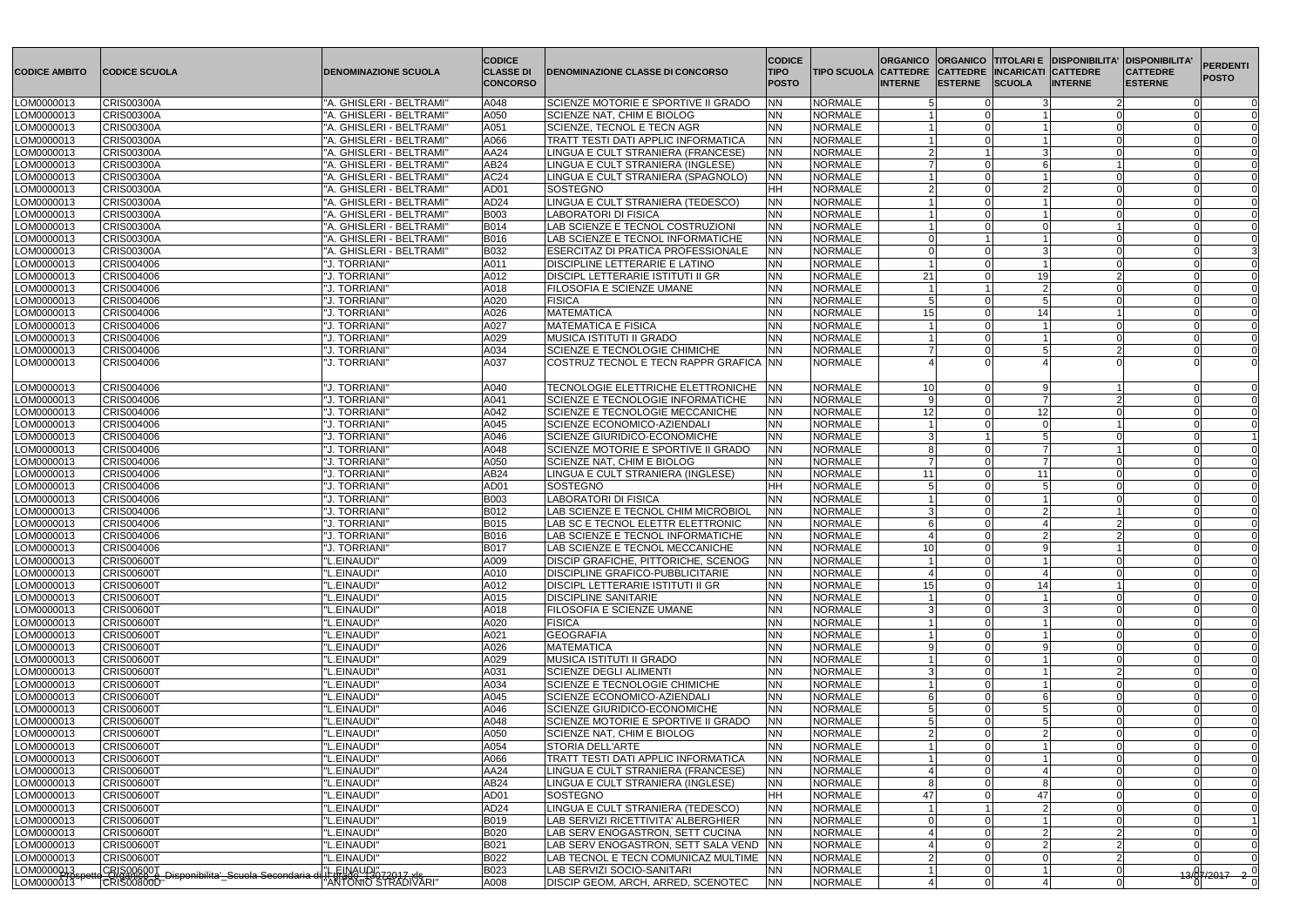| <b>ICODICE AMBITO</b>    | <b>CODICE SCUOLA</b>                                                             | <b>DENOMINAZIONE SCUOLA</b>                                      | <b>CODICE</b><br><b>CLASSE DI</b><br><b>CONCORSO</b> | <b>IDENOMINAZIONE CLASSE DI CONCORSO</b>                           | <b>CODICE</b><br><b>TIPO</b><br><b>POSTO</b> | <b>TIPO SCUOLA CATTEDRE</b>      | <b>ORGANICO</b><br><b>INTERNE</b> | <b>IESTERNE</b> | <b>ORGANICO TITOLARI E DISPONIBILITA'</b><br><b>CATTEDRE INCARICATI CATTEDRE</b><br><b>SCUOLA</b><br><b>INTERNE</b> | <b>DISPONIBILITA'</b><br><b>CATTEDRE</b><br><b>ESTERNE</b> | <b>PERDENTI</b><br><b>POSTO</b> |
|--------------------------|----------------------------------------------------------------------------------|------------------------------------------------------------------|------------------------------------------------------|--------------------------------------------------------------------|----------------------------------------------|----------------------------------|-----------------------------------|-----------------|---------------------------------------------------------------------------------------------------------------------|------------------------------------------------------------|---------------------------------|
| LOM0000013               | <b>CRIS00800D</b>                                                                | "ANTONIO STRADIVARI"                                             | A009                                                 | <b>DISCIP GRAFICHE, PITTORICHE, SCENOG</b>                         | <b>NN</b>                                    | <b>NORMALE</b>                   |                                   |                 |                                                                                                                     |                                                            |                                 |
| LOM0000013               | <b>CRIS00800D</b>                                                                | "ANTONIO STRADIVARI"                                             | A012                                                 | <b>DISCIPL LETTERARIE ISTITUTI II GR</b>                           | <b>NN</b>                                    | <b>NORMALE</b>                   | 11                                |                 | 11                                                                                                                  |                                                            |                                 |
| LOM0000013               | <b>CRIS00800D</b>                                                                | "ANTONIO STRADIVARI"                                             | A014                                                 | <b>DISCIP PLAST. SCUL. SCENOPLAST.</b>                             | <b>NN</b>                                    | <b>NORMALE</b>                   |                                   |                 |                                                                                                                     |                                                            |                                 |
| LOM0000013               | <b>CRIS00800D</b>                                                                | "ANTONIO STRADIVARI"                                             | A017                                                 | <b>DISEG STORIA ARTE ISTITUTI II GR</b>                            | <b>NN</b>                                    | <b>NORMALE</b>                   |                                   |                 |                                                                                                                     |                                                            |                                 |
| LOM0000013               | <b>CRIS00800D</b>                                                                | "ANTONIO STRADIVARI"                                             | A019                                                 | <b>FILOSOFIA E STORIA</b>                                          | <b>NN</b>                                    | <b>NORMALE</b>                   |                                   |                 |                                                                                                                     |                                                            |                                 |
| LOM0000013               | <b>CRIS00800D</b>                                                                | "ANTONIO STRADIVARI"                                             | A020                                                 | <b>FISICA</b>                                                      | <b>NN</b>                                    | <b>NORMALE</b>                   |                                   |                 |                                                                                                                     |                                                            |                                 |
| LOM0000013               | <b>CRIS00800D</b>                                                                | "ANTONIO STRADIVARI"                                             | A026                                                 | <b>MATEMATICA</b>                                                  | <b>NN</b>                                    | <b>NORMALE</b>                   |                                   |                 |                                                                                                                     |                                                            |                                 |
| LOM0000013               | <b>CRIS00800D</b>                                                                | "ANTONIO STRADIVARI"                                             | A027                                                 | <b>MATEMATICA E FISICA</b>                                         | <b>NN</b><br><b>NN</b>                       | <b>NORMALE</b>                   |                                   |                 |                                                                                                                     |                                                            |                                 |
| LOM0000013<br>LOM0000013 | <b>CRIS00800D</b><br><b>CRIS00800D</b>                                           | "ANTONIO STRADIVARI"<br>"ANTONIO STRADIVARI"                     | A029<br>A037                                         | MUSICA ISTITUTI II GRADO<br>COSTRUZ TECNOL E TECN RAPPR GRAFICA NN |                                              | <b>NORMALE</b><br><b>NORMALE</b> |                                   |                 |                                                                                                                     |                                                            |                                 |
|                          |                                                                                  |                                                                  |                                                      |                                                                    |                                              |                                  |                                   |                 |                                                                                                                     |                                                            |                                 |
| LOM0000013               | <b>CRIS00800D</b>                                                                | "ANTONIO STRADIVARI"                                             | A046                                                 | <b>SCIENZE GIURIDICO-ECONOMICHE</b>                                | <b>NN</b>                                    | <b>NORMALE</b>                   |                                   |                 |                                                                                                                     |                                                            |                                 |
| LOM0000013               | <b>CRIS00800D</b>                                                                | "ANTONIO STRADIVARI"                                             | A048                                                 | SCIENZE MOTORIE E SPORTIVE II GRADO                                | <b>NN</b>                                    | <b>NORMALE</b>                   |                                   |                 |                                                                                                                     |                                                            |                                 |
| LOM0000013               | <b>CRIS00800D</b>                                                                | "ANTONIO STRADIVARI"                                             | A050                                                 | SCIENZE NAT, CHIM E BIOLOG                                         | <b>NN</b>                                    | <b>NORMALE</b>                   |                                   |                 |                                                                                                                     |                                                            |                                 |
| LOM0000013               | <b>CRIS00800D</b>                                                                | "ANTONIO STRADIVARI"                                             | A054                                                 | STORIA DELL'ARTE                                                   | <b>NN</b>                                    | <b>NORMALE</b>                   |                                   |                 |                                                                                                                     |                                                            |                                 |
| LOM0000013               | <b>CRIS00800D</b>                                                                | "ANTONIO STRADIVARI"                                             | AB24                                                 | LINGUA E CULT STRANIERA (INGLESE)                                  | <b>NN</b>                                    | <b>NORMALE</b>                   |                                   |                 |                                                                                                                     |                                                            |                                 |
| LOM0000013               | <b>CRIS00800D</b>                                                                | "ANTONIO STRADIVARI"                                             | AB55                                                 | <b>CHITARRA</b>                                                    | <b>NN</b>                                    | <b>NORMALE</b>                   |                                   |                 |                                                                                                                     |                                                            |                                 |
| LOM0000013               | <b>CRIS00800D</b>                                                                | "ANTONIO STRADIVARI"                                             | AC55                                                 | <b>CLARINETTO</b><br>SOSTEGNO                                      | <b>NN</b>                                    | <b>NORMALE</b><br><b>NORMALE</b> | 19                                |                 |                                                                                                                     |                                                            |                                 |
| LOM0000013<br>LOM0000013 | <b>CRIS00800D</b><br><b>CRIS00800D</b>                                           | "ANTONIO STRADIVARI"<br>"ANTONIO STRADIVARI"                     | AD <sub>01</sub><br>AI55                             | PERCUSSIONI                                                        | HH<br><b>NN</b>                              | NORMALE                          |                                   |                 | 19                                                                                                                  |                                                            |                                 |
| LOM0000013               | <b>CRIS00800D</b>                                                                | "ANTONIO STRADIVARI"                                             | AJ55                                                 | <b>PIANOFORTE</b>                                                  | <b>NN</b>                                    | NORMALE                          |                                   |                 |                                                                                                                     |                                                            |                                 |
| LOM0000013               | <b>CRIS00800D</b>                                                                | "ANTONIO STRADIVARI"                                             | AM55                                                 | <b>VIOLINO</b>                                                     | <b>NN</b>                                    | <b>NORMALE</b>                   |                                   |                 |                                                                                                                     |                                                            |                                 |
| LOM0000013               | <b>CRIS00800D</b>                                                                | "ANTONIO STRADIVARI"                                             | AN55                                                 | <b>VIOLONCELLO</b>                                                 | <b>NN</b>                                    | <b>NORMALE</b>                   |                                   |                 |                                                                                                                     |                                                            |                                 |
| LOM0000013               | <b>CRIS00800D</b>                                                                | "ANTONIO STRADIVARI"                                             | AO55                                                 | <b>CANTO</b>                                                       | <b>NN</b>                                    | <b>NORMALE</b>                   |                                   |                 |                                                                                                                     |                                                            |                                 |
| LOM0000013               | <b>CRIS00800D</b>                                                                | "ANTONIO STRADIVARI"                                             | AQ55                                                 | <b>ORGANO</b>                                                      | <b>NN</b>                                    | <b>NORMALE</b>                   |                                   |                 |                                                                                                                     |                                                            |                                 |
| LOM0000013               | <b>CRIS00800D</b>                                                                | "ANTONIO STRADIVARI"                                             | AW55                                                 | <b>FLAUTO TRAVERSO</b>                                             | <b>NN</b>                                    | <b>NORMALE</b>                   |                                   |                 |                                                                                                                     |                                                            |                                 |
| LOM0000013               | <b>CRIS00800D</b>                                                                | "ANTONIO STRADIVARI"                                             | <b>B004</b>                                          | LABORATORI DI LIUTERIA                                             | <b>NN</b>                                    | <b>NORMALE</b>                   |                                   |                 |                                                                                                                     |                                                            |                                 |
| LOM0000013               | <b>CRIS00800D</b>                                                                | "ANTONIO STRADIVARI"                                             | <b>B018</b>                                          | LAB SC E TECNOL TESS ABBIGL MODA                                   | <b>NN</b>                                    | <b>NORMALE</b>                   |                                   |                 |                                                                                                                     |                                                            |                                 |
| LOM0000013               | <b>CRIS00800D</b>                                                                | "ANTONIO STRADIVARI"                                             | <b>B026</b>                                          | LABORATORIO DI TECNOLOGIE DEL LEGNO NN                             |                                              | <b>NORMALE</b>                   |                                   |                 |                                                                                                                     |                                                            |                                 |
| LOM0000013               | <b>CRPC02000A</b>                                                                | "DANIELE MANIN"                                                  | A011                                                 | <b>DISCIPLINE LETTERARIE E LATINO</b>                              | <b>NN</b>                                    | <b>NORMALE</b>                   |                                   |                 | -10                                                                                                                 |                                                            |                                 |
| LOM0000013               | <b>CRPC02000A</b>                                                                | "DANIELE MANIN"                                                  | A013                                                 | DISCIPL LETTERARIE, LATINO E GRECO                                 | <b>NN</b>                                    | <b>NORMALE</b>                   |                                   |                 |                                                                                                                     |                                                            |                                 |
| LOM0000013               | <b>CRPC02000A</b>                                                                | "DANIELE MANIN"                                                  | A019                                                 | <b>FILOSOFIA E STORIA</b>                                          | <b>NN</b>                                    | <b>NORMALE</b>                   |                                   |                 |                                                                                                                     |                                                            |                                 |
| LOM0000013               | CRPC02000A                                                                       | "DANIELE MANIN"                                                  | A027                                                 | MATEMATICA E FISICA                                                | <b>NN</b>                                    | <b>NORMALE</b>                   |                                   |                 | $\cap$                                                                                                              |                                                            |                                 |
| LOM0000013               | CRPC02000A                                                                       | "DANIELE MANIN"                                                  | A048                                                 | SCIENZE MOTORIE E SPORTIVE II GRADO                                | <b>NN</b>                                    | <b>NORMALE</b>                   |                                   |                 |                                                                                                                     |                                                            |                                 |
| LOM0000013               | CRPC02000A                                                                       | "DANIELE MANIN"                                                  | A050                                                 | <b>SCIENZE NAT, CHIM E BIOLOG</b>                                  | <b>NN</b>                                    | <b>NORMALE</b>                   |                                   |                 |                                                                                                                     |                                                            |                                 |
| LOM0000013               | <b>CRPC02000A</b>                                                                | "DANIELE MANIN"                                                  | A054                                                 | STORIA DELL'ARTE                                                   | N                                            | <b>NORMALE</b>                   |                                   |                 |                                                                                                                     |                                                            |                                 |
| LOM0000013               | <b>CRPC02000A</b>                                                                | "DANIELE MANIN"                                                  | AA24                                                 | LINGUA E CULT STRANIERA (FRANCESE)                                 | <b>NN</b>                                    | <b>NORMALE</b>                   |                                   |                 |                                                                                                                     |                                                            | $\Omega$                        |
| LOM0000013               | <b>CRPC02000A</b>                                                                | "DANIELE MANIN"                                                  | AB24                                                 | LINGUA E CULT STRANIERA (INGLESE)                                  | <b>NN</b>                                    | <b>NORMALE</b>                   |                                   |                 |                                                                                                                     |                                                            |                                 |
| LOM0000013               | <b>CRPC02000A</b>                                                                | "DANIELE MANIN"                                                  | AC24                                                 | LINGUA E CULT STRANIERA (SPAGNOLO)                                 | <b>NN</b>                                    | <b>NORMALE</b>                   |                                   |                 |                                                                                                                     |                                                            |                                 |
| LOM0000013<br>LOM0000013 | <b>CRPC02000A</b><br><b>CRPC02000A</b>                                           | "DANIELE MANIN"<br>"DANIELE MANIN"                               | AD01<br>AD <sub>24</sub>                             | SOSTEGNO<br>LINGUA E CULT STRANIERA (TEDESCO)                      | <b>HH</b><br><b>NN</b>                       | <b>NORMALE</b><br><b>NORMALE</b> |                                   |                 |                                                                                                                     |                                                            |                                 |
| LOM0000013               | <b>CRPC02000A</b>                                                                | "DANIELE MANIN"                                                  | AI24                                                 | LINGUA E CULT STRANIERA (CINESE)                                   | <b>NN</b>                                    | <b>NORMALE</b>                   |                                   |                 |                                                                                                                     |                                                            |                                 |
| LOM0000013               | <b>CRPC02000A</b>                                                                | "DANIELE MANIN"                                                  | <b>BA02</b>                                          | CONV LINGUA STRANIERA (FRANCESE)                                   | <b>NN</b>                                    | <b>NORMALE</b>                   |                                   |                 |                                                                                                                     |                                                            |                                 |
| LOM0000013               | <b>CRPC02000A</b>                                                                | "DANIELE MANIN"                                                  | <b>BB02</b>                                          | CONV LINGUA STRANIERA (INGLESE)                                    | <b>NN</b>                                    | <b>NORMALE</b>                   |                                   |                 |                                                                                                                     |                                                            |                                 |
| LOM0000013               | CRPC02000A                                                                       | "DANIELE MANIN"                                                  | BC <sub>02</sub>                                     | CONV LINGUA STRANIERA (SPAGNOLO)                                   | <b>NN</b>                                    | <b>NORMALE</b>                   |                                   |                 |                                                                                                                     |                                                            |                                 |
| LOM0000013               | <b>CRPM02000E</b>                                                                | SC.UMANE"S. ANGUISSOLA                                           | A011                                                 | <b>DISCIPLINE LETTERARIE E LATINO</b>                              | <b>NN</b>                                    | <b>NORMALE</b>                   | 13                                |                 | -14                                                                                                                 |                                                            |                                 |
| LOM0000013               | <b>CRPM02000E</b>                                                                | .SC.UMANE"S. ANGUISSOLA'                                         | A012                                                 | <b>DISCIPL LETTERARIE ISTITUTI II GR</b>                           | <b>NN</b>                                    | <b>NORMALE</b>                   |                                   |                 |                                                                                                                     |                                                            |                                 |
| LOM0000013               | <b>CRPM02000E</b>                                                                | "SC.UMANE"S. ANGUISSOLA"                                         | A017                                                 | <b>DISEG STORIA ARTE ISTITUTI II GR</b>                            | <b>NN</b>                                    | <b>NORMALE</b>                   |                                   |                 |                                                                                                                     |                                                            |                                 |
| LOM0000013               | <b>CRPM02000E</b>                                                                | .SC.UMANE"S. ANGUISSOLA'                                         | A018                                                 | FILOSOFIA E SCIENZE UMANE                                          | <b>NN</b>                                    | <b>NORMALE</b>                   | 10 <sup>1</sup>                   |                 | 10                                                                                                                  |                                                            |                                 |
| LOM0000013               | CRPM02000E                                                                       | .SC.UMANE"S. ANGUISSOLA"                                         | A027                                                 | <b>MATEMATICA E FISICA</b>                                         | <b>NN</b>                                    | <b>NORMALE</b>                   |                                   |                 |                                                                                                                     |                                                            |                                 |
| LOM0000013               | <b>CRPM02000E</b>                                                                | "SC.UMANE"S. ANGUISSOLA"                                         | A046                                                 | <b>SCIENZE GIURIDICO-ECONOMICHE</b>                                | <b>NN</b>                                    | <b>NORMALE</b>                   |                                   |                 |                                                                                                                     |                                                            |                                 |
| LOM0000013               | <b>CRPM02000E</b>                                                                | .SC.UMANE"S. ANGUISSOLA"                                         | A048                                                 | SCIENZE MOTORIE E SPORTIVE II GRADO                                | <b>NN</b>                                    | <b>NORMALE</b>                   |                                   |                 |                                                                                                                     |                                                            |                                 |
| LOM0000013               | <b>CRPM02000E</b>                                                                | .SC.UMANE"S. ANGUISSOLA'                                         | A050                                                 | SCIENZE NAT, CHIM E BIOLOG                                         | <b>NN</b>                                    | <b>NORMALE</b>                   |                                   |                 |                                                                                                                     |                                                            |                                 |
| LOM0000013               | <b>CRPM02000E</b>                                                                | SC.UMANE"S. ANGUISSOLA"                                          | AA24                                                 | LINGUA E CULT STRANIERA (FRANCESE)                                 | <b>NN</b>                                    | NORMALE                          |                                   |                 |                                                                                                                     |                                                            |                                 |
| LOM0000013               | <b>CRPM02000E</b>                                                                | SC.UMANE"S. ANGUISSOLA'                                          | AB24                                                 | LINGUA E CULT STRANIERA (INGLESE)                                  | <b>NN</b>                                    | <b>NORMALE</b>                   |                                   |                 |                                                                                                                     |                                                            |                                 |
| LOM0000013               | <b>CRPM02000E</b>                                                                | "SC.UMANE"S. ANGUISSOLA"                                         | AC24                                                 | LINGUA E CULT STRANIERA (SPAGNOLO)                                 | <b>NN</b>                                    | <b>NORMALE</b>                   |                                   |                 |                                                                                                                     |                                                            |                                 |
| LOM0000013               | <b>CRPM02000E</b>                                                                | "SC.UMANE"S. ANGUISSOLA"                                         | AD01                                                 | SOSTEGNO                                                           | <b>HH</b>                                    | <b>NORMALE</b>                   |                                   |                 |                                                                                                                     |                                                            |                                 |
| LOM0000013               | <b>CRPS01000V</b>                                                                | "G. ASELLI"                                                      | A011                                                 | DISCIPLINE LETTERARIE E LATINO                                     | <b>NN</b>                                    | <b>NORMALE</b>                   | 17 <sup>1</sup>                   |                 | 15                                                                                                                  |                                                            |                                 |
| LOM0000013               | <b>CRPS01000V</b>                                                                | "G. ASELLI"                                                      | A017                                                 | <b>DISEG STORIA ARTE ISTITUTI II GR</b>                            | <b>NN</b>                                    | <b>NORMALE</b>                   |                                   |                 |                                                                                                                     |                                                            |                                 |
| LOM0000013               | <b>CRPS01000V</b>                                                                | "G. ASELLI"                                                      | A019                                                 | <b>FILOSOFIA E STORIA</b>                                          | <b>NN</b>                                    | <b>NORMALE</b>                   |                                   |                 |                                                                                                                     |                                                            |                                 |
| LOM0000013<br>LOM0000013 | <b>CRPS01000V</b><br><b>CRPS01000V</b>                                           | "G. ASELLI"<br>"G. ASELLI"                                       | A026<br>A027                                         | <b>MATEMATICA</b><br><b>MATEMATICA E FISICA</b>                    | <b>NN</b><br><b>NN</b>                       | <b>NORMALE</b><br>NORMALE        | 14                                |                 | 11                                                                                                                  |                                                            |                                 |
| LOM00000413              |                                                                                  |                                                                  | A041                                                 | SCIENZE E TECNOLOGIE INFORMATICHE                                  | <b>NN</b>                                    | <b>NORMALE</b>                   |                                   |                 |                                                                                                                     |                                                            |                                 |
| LOM0000013               | CRPS01000V<br>CRPS01000V Disponibilita'_Scuola Secondaria (<br><b>CRPS01000V</b> | "G. ASELLI"<br>"IF9 <del>r306_13</del> 072017.xls<br>"G. ASELLI" | A046                                                 | SCIENZE GIURIDICO-ECONOMICHE                                       | <b>NN</b>                                    | NORMALE                          |                                   |                 |                                                                                                                     |                                                            | $\frac{13}{8}$ /2017 3 0        |
|                          |                                                                                  |                                                                  |                                                      |                                                                    |                                              |                                  |                                   |                 |                                                                                                                     |                                                            |                                 |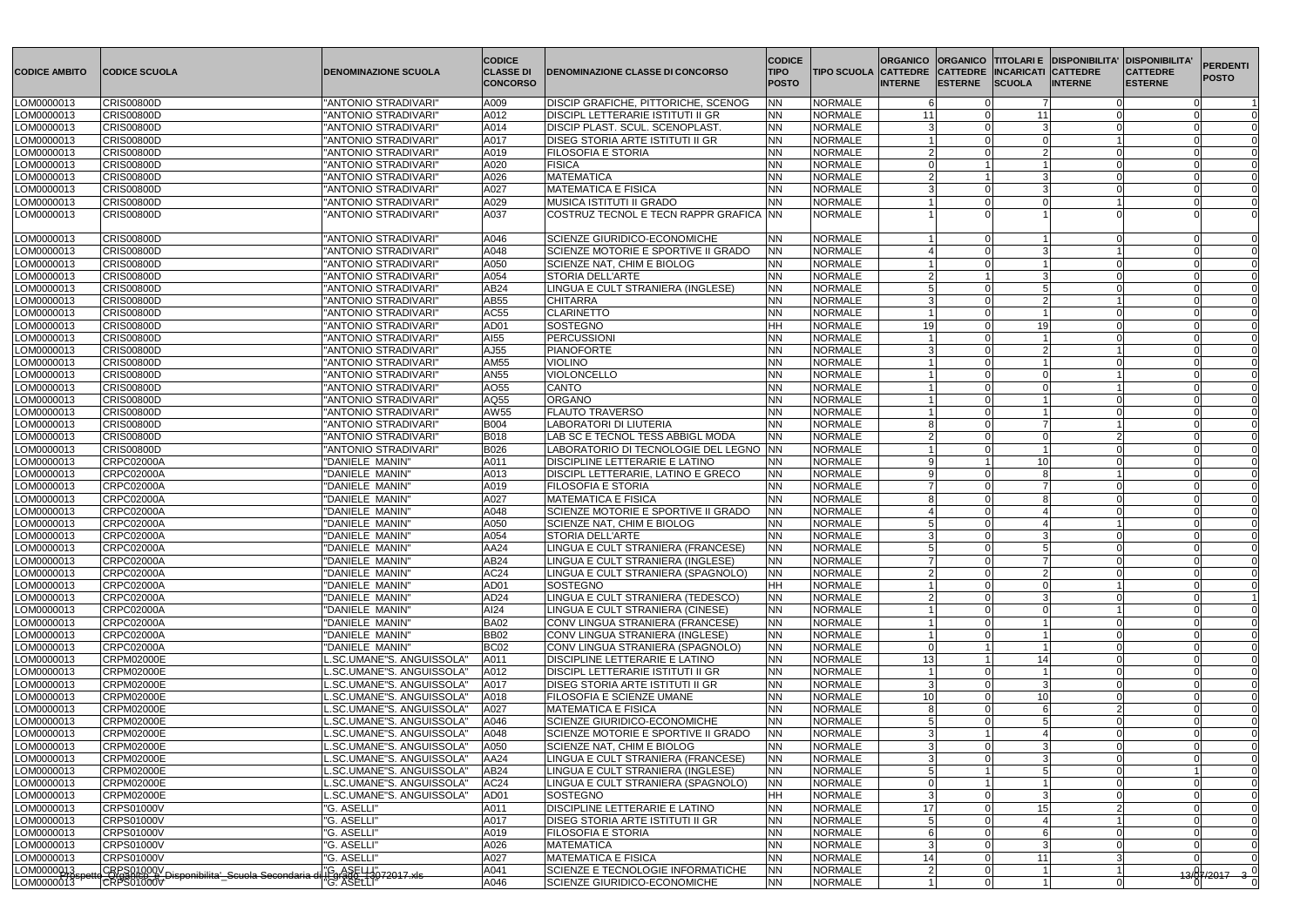| <b>CODICE AMBITO</b>     | <b>CODICE SCUOLA</b>                                                        | <b>DENOMINAZIONE SCUOLA</b>                                                     | <b>CODICE</b><br><b>CLASSE DI</b><br><b>CONCORSO</b> | <b>DENOMINAZIONE CLASSE DI CONCORSO</b>                                           | <b>CODICE</b><br><b>TIPO</b><br><b>POSTO</b> | <b>TIPO SCUOLA CATTEDRE</b>      | <b>ORGANICO</b><br><b>INTERNE</b> | <b>ESTERNE</b> | <b>CATTEDRE INCARICATI CATTEDRE</b><br><b>SCUOLA</b> | ORGANICO  TITOLARI E  DISPONIBILITA'<br><b>INTERNE</b> | <b>DISPONIBILITA'</b><br><b>CATTEDRE</b><br><b>ESTERNE</b> | <b>PERDENTI</b><br><b>POSTO</b> |
|--------------------------|-----------------------------------------------------------------------------|---------------------------------------------------------------------------------|------------------------------------------------------|-----------------------------------------------------------------------------------|----------------------------------------------|----------------------------------|-----------------------------------|----------------|------------------------------------------------------|--------------------------------------------------------|------------------------------------------------------------|---------------------------------|
| LOM0000013               | <b>CRPS01000V</b>                                                           | "G. ASELLI"                                                                     | A048                                                 | SCIENZE MOTORIE E SPORTIVE II GRADO                                               | <b>NN</b>                                    | <b>NORMALE</b>                   |                                   |                |                                                      |                                                        |                                                            |                                 |
| LOM0000013               | <b>CRPS01000V</b>                                                           | "G. ASELLI"                                                                     | A050                                                 | SCIENZE NAT, CHIM E BIOLOG                                                        | <b>NN</b>                                    | <b>NORMALE</b>                   |                                   |                |                                                      |                                                        |                                                            |                                 |
| LOM0000013               | <b>CRPS01000V</b>                                                           | "G. ASELLI"                                                                     | AB24                                                 | LINGUA E CULT STRANIERA (INGLESE)                                                 | <b>NN</b>                                    | <b>NORMALE</b>                   |                                   |                |                                                      |                                                        |                                                            |                                 |
| LOM0000014               | CRIS009009                                                                  | "G. GALILEI"                                                                    | A011                                                 | <b>DISCIPLINE LETTERARIE E LATINO</b>                                             | <b>NN</b>                                    | <b>NORMALE</b>                   |                                   |                |                                                      |                                                        |                                                            |                                 |
| LOM0000014               | CRIS009009                                                                  | "G. GALILEI"                                                                    | A012                                                 | <b>DISCIPL LETTERARIE ISTITUTI II GR</b>                                          | <b>NN</b>                                    | <b>NORMALE</b>                   | 24                                |                | 21                                                   |                                                        |                                                            |                                 |
| LOM0000014               | CRIS009009                                                                  | "G. GALILEI"                                                                    | A018                                                 | <b>FILOSOFIA E SCIENZE UMANE</b>                                                  | <b>NN</b>                                    | <b>NORMALE</b>                   |                                   |                |                                                      |                                                        |                                                            |                                 |
| LOM0000014               | CRIS009009<br><b>CRIS009009</b>                                             | "G. GALILEI"                                                                    | A019                                                 | <b>FILOSOFIA E STORIA</b>                                                         | <b>NN</b>                                    | <b>NORMALE</b>                   |                                   |                |                                                      |                                                        |                                                            |                                 |
| LOM0000014<br>LOM0000014 | <b>CRIS009009</b>                                                           | "G. GALILEI"<br>"G. GALILEI"                                                    | A020<br>A026                                         | <b>FISICA</b><br><b>MATEMATICA</b>                                                | <b>NN</b><br><b>NN</b>                       | <b>NORMALE</b><br><b>NORMALE</b> | 15                                |                | 14                                                   |                                                        |                                                            |                                 |
| LOM0000014               | CRIS009009                                                                  | "G. GALILEI"                                                                    | A027                                                 | <b>MATEMATICA E FISICA</b>                                                        | <b>NN</b>                                    | <b>NORMALE</b>                   |                                   |                |                                                      |                                                        |                                                            |                                 |
| LOM0000014               | CRIS009009                                                                  | "G. GALILEI"                                                                    | A031                                                 | <b>SCIENZE DEGLI ALIMENTI</b>                                                     | <b>NN</b>                                    | <b>NORMALE</b>                   |                                   |                |                                                      |                                                        |                                                            |                                 |
| LOM0000014               | CRIS009009                                                                  | "G. GALILEI"                                                                    | A034                                                 | SCIENZE E TECNOLOGIE CHIMICHE                                                     | <b>NN</b>                                    | <b>NORMALE</b>                   | 12                                |                |                                                      |                                                        |                                                            |                                 |
| LOM0000014               | CRIS009009                                                                  | "G. GALILEI"                                                                    | A037                                                 | ICOSTRUZ TECNOL E TECN RAPPR GRAFICA INN                                          |                                              | <b>NORMALE</b>                   |                                   |                |                                                      |                                                        |                                                            |                                 |
|                          |                                                                             |                                                                                 |                                                      |                                                                                   |                                              |                                  |                                   |                |                                                      |                                                        |                                                            |                                 |
| LOM0000014               | CRIS009009                                                                  | "G. GALILEI"                                                                    | A040                                                 | TECNOLOGIE ELETTRICHE ELETTRONICHE   NN                                           |                                              | <b>NORMALE</b>                   |                                   |                |                                                      |                                                        |                                                            |                                 |
| LOM0000014               | CRIS009009                                                                  | "G. GALILEI"                                                                    | A041                                                 | SCIENZE E TECNOLOGIE INFORMATICHE                                                 | <b>NN</b>                                    | <b>NORMALE</b>                   | 11                                |                | -10                                                  |                                                        |                                                            |                                 |
| LOM0000014               | CRIS009009                                                                  | "G. GALILEI"                                                                    | A042                                                 | <b>SCIENZE E TECNOLOGIE MECCANICHE</b>                                            | <b>NN</b>                                    | <b>NORMALE</b>                   |                                   |                |                                                      |                                                        |                                                            |                                 |
| LOM0000014               | CRIS009009                                                                  | "G. GALILEI"                                                                    | A046                                                 | SCIENZE GIURIDICO-ECONOMICHE                                                      | <b>NN</b>                                    | <b>NORMALE</b>                   |                                   |                |                                                      |                                                        |                                                            |                                 |
| LOM0000014               | CRIS009009                                                                  | "G. GALILEI"                                                                    | A047                                                 | <b>SCIENZE MATEMATICHE APPLICATE</b>                                              | <b>NN</b>                                    | <b>NORMALE</b>                   |                                   |                |                                                      |                                                        |                                                            |                                 |
| LOM0000014               | CRIS009009                                                                  | "G. GALILEI"                                                                    | A048                                                 | SCIENZE MOTORIE E SPORTIVE II GRADO                                               | <b>NN</b>                                    | <b>NORMALE</b>                   | a                                 |                |                                                      |                                                        |                                                            |                                 |
| LOM0000014               | CRIS009009                                                                  | "G. GALILEI'                                                                    | A050                                                 | SCIENZE NAT, CHIM E BIOLOG                                                        | <b>NN</b>                                    | <b>NORMALE</b>                   | 10                                |                |                                                      |                                                        |                                                            |                                 |
| LOM0000014               | CRIS009009                                                                  | "G. GALILEI"                                                                    | AB24                                                 | LINGUA E CULT STRANIERA (INGLESE)                                                 | <b>NN</b>                                    | <b>NORMALE</b>                   | 13                                |                | 12 <sub>1</sub>                                      |                                                        |                                                            |                                 |
| LOM0000014               | CRIS009009                                                                  | "G. GALILEI"                                                                    | AD01                                                 | SOSTEGNO                                                                          | <b>HH</b>                                    | <b>NORMALE</b>                   |                                   |                |                                                      |                                                        |                                                            |                                 |
| LOM0000014               | CRIS009009                                                                  | "G. GALILEI"                                                                    | <b>B003</b>                                          | <b>LABORATORI DI FISICA</b>                                                       | <b>NN</b>                                    | <b>NORMALE</b>                   |                                   |                |                                                      |                                                        |                                                            |                                 |
| LOM0000014               | CRIS009009                                                                  | "G. GALILEI'                                                                    | B012                                                 | LAB SCIENZE E TECNOL CHIM MICROBIOL                                               | <b>NN</b>                                    | <b>NORMALE</b>                   |                                   |                |                                                      |                                                        |                                                            |                                 |
| LOM0000014               | CRIS009009<br>CRIS009009                                                    | "G. GALILEI"<br>"G. GALILEI"                                                    | B015<br>B016                                         | LAB SC E TECNOL ELETTR ELETTRONIC<br>LAB SCIENZE E TECNOL INFORMATICHE            | <b>NN</b><br><b>NN</b>                       | <b>NORMALE</b><br><b>NORMALE</b> |                                   |                |                                                      |                                                        |                                                            |                                 |
| LOM0000014<br>LOM0000014 | CRIS009009                                                                  | "G. GALILEI"                                                                    | <b>B017</b>                                          | LAB SCIENZE E TECNOL MECCANICHE                                                   | <b>NN</b>                                    | <b>NORMALE</b>                   |                                   |                |                                                      |                                                        |                                                            | $\cap$                          |
| LOM0000014               | CRIS011009                                                                  | "P.SRAFFA'                                                                      | A012                                                 | <b>DISCIPL LETTERARIE ISTITUTI II GR</b>                                          | <b>NN</b>                                    | <b>NORMALE</b>                   | 16                                |                | -14                                                  |                                                        |                                                            |                                 |
| LOM0000014               | CRIS011009                                                                  | "P.SRAFFA'                                                                      | A015                                                 | <b>DISCIPLINE SANITARIE</b>                                                       | <b>NN</b>                                    | <b>NORMALE</b>                   |                                   |                |                                                      |                                                        |                                                            |                                 |
| LOM0000014               | CRIS011009                                                                  | "P.SRAFFA'                                                                      | A017                                                 | <b>DISEG STORIA ARTE ISTITUTI II GR</b>                                           | NN                                           | <b>NORMALE</b>                   |                                   |                |                                                      |                                                        |                                                            |                                 |
| LOM0000014               | CRIS011009                                                                  | "P.SRAFFA"                                                                      | A018                                                 | <b>FILOSOFIA E SCIENZE UMANE</b>                                                  | <b>NN</b>                                    | <b>NORMALE</b>                   |                                   |                |                                                      |                                                        |                                                            |                                 |
| LOM0000014               | CRIS011009                                                                  | "P.SRAFFA'                                                                      | A020                                                 | <b>FISICA</b>                                                                     | <b>NN</b>                                    | <b>NORMALE</b>                   |                                   |                |                                                      |                                                        |                                                            |                                 |
| LOM0000014               | CRIS011009                                                                  | "P.SRAFFA'                                                                      | A021                                                 | <b>GEOGRAFIA</b>                                                                  | <b>NN</b>                                    | <b>NORMALE</b>                   |                                   |                |                                                      |                                                        |                                                            |                                 |
| LOM0000014               | CRIS011009                                                                  | "P.SRAFFA'                                                                      | A026                                                 | <b>MATEMATICA</b>                                                                 | NN                                           | <b>NORMALE</b>                   |                                   |                |                                                      |                                                        |                                                            |                                 |
| LOM0000014               | CRIS011009                                                                  | "P.SRAFFA"                                                                      | A029                                                 | <b>MUSICA ISTITUTI II GRADO</b>                                                   | <b>NN</b>                                    | NORMALE                          |                                   |                |                                                      |                                                        |                                                            |                                 |
| LOM0000014               | CRIS011009                                                                  | "P.SRAFFA"                                                                      | A031                                                 | <b>SCIENZE DEGLI ALIMENTI</b>                                                     | <b>NN</b>                                    | <b>NORMALE</b>                   |                                   |                |                                                      |                                                        |                                                            |                                 |
| LOM0000014               | CRIS011009                                                                  | "P.SRAFFA"                                                                      | A034                                                 | SCIENZE E TECNOLOGIE CHIMICHE                                                     | NN.                                          | <b>NORMALE</b>                   |                                   |                |                                                      |                                                        |                                                            |                                 |
| LOM0000014               | CRIS011009                                                                  | "P.SRAFFA"                                                                      | A040                                                 | TECNOLOGIE ELETTRICHE ELETTRONICHE                                                | <b>NN</b>                                    | <b>NORMALE</b>                   |                                   |                |                                                      |                                                        |                                                            |                                 |
| LOM0000014               | CRIS011009                                                                  | "P.SRAFFA"                                                                      | A042                                                 | SCIENZE E TECNOLOGIE MECCANICHE                                                   | <b>NN</b>                                    | <b>NORMALE</b>                   |                                   |                |                                                      |                                                        |                                                            |                                 |
| LOM0000014               | CRIS011009                                                                  | "P.SRAFFA"                                                                      | A045                                                 | SCIENZE ECONOMICO-AZIENDALI                                                       | <b>NN</b>                                    | <b>NORMALE</b>                   |                                   |                |                                                      |                                                        |                                                            |                                 |
| LOM0000014<br>LOM0000014 | CRIS011009<br>CRIS011009                                                    | "P.SRAFFA"<br>"P.SRAFFA"                                                        | A046<br>A048                                         | SCIENZE GIURIDICO-ECONOMICHE<br>SCIENZE MOTORIE E SPORTIVE II GRADO               | <b>NN</b><br><b>NN</b>                       | <b>NORMALE</b><br><b>NORMALE</b> |                                   |                |                                                      |                                                        |                                                            |                                 |
| LOM0000014               | CRIS011009                                                                  | "P.SRAFFA"                                                                      | A050                                                 | SCIENZE NAT, CHIM E BIOLOG                                                        | <b>NN</b>                                    | <b>NORMALE</b>                   |                                   |                |                                                      |                                                        |                                                            |                                 |
| LOM0000014               | CRIS011009                                                                  | "P.SRAFFA"                                                                      | A054                                                 | <b>STORIA DELL'ARTE</b>                                                           | <b>NN</b>                                    | <b>NORMALE</b>                   |                                   |                |                                                      |                                                        |                                                            |                                 |
| LOM0000014               | CRIS011009                                                                  | "P.SRAFFA"                                                                      | A066                                                 | <b>TRATT TESTI DATI APPLIC INFORMATICA</b>                                        | <b>NN</b>                                    | <b>NORMALE</b>                   |                                   |                |                                                      |                                                        |                                                            |                                 |
| LOM0000014               | CRIS011009                                                                  | "P.SRAFFA"                                                                      | AA24                                                 | LINGUA E CULT STRANIERA (FRANCESE)                                                | <b>NN</b>                                    | <b>NORMALE</b>                   |                                   |                |                                                      |                                                        |                                                            |                                 |
| LOM0000014               | CRIS011009                                                                  | "P.SRAFFA"                                                                      | AB24                                                 | LINGUA E CULT STRANIERA (INGLESE)                                                 | <b>NN</b>                                    | <b>NORMALE</b>                   |                                   |                |                                                      |                                                        |                                                            |                                 |
| LOM0000014               | CRIS011009                                                                  | "P.SRAFFA"                                                                      | AC <sub>24</sub>                                     | LINGUA E CULT STRANIERA (SPAGNOLO)                                                | <b>NN</b>                                    | <b>NORMALE</b>                   |                                   |                |                                                      |                                                        |                                                            |                                 |
| LOM0000014               | CRIS011009                                                                  | "P.SRAFFA"                                                                      | AD01                                                 | SOSTEGNO                                                                          | HH.                                          | <b>NORMALE</b>                   | 35                                |                | 35                                                   |                                                        |                                                            |                                 |
| LOM0000014               | CRIS011009                                                                  | "P.SRAFFA"                                                                      | B015                                                 | LAB SC E TECNOL ELETTR ELETTRONIC                                                 | <b>NN</b>                                    | <b>NORMALE</b>                   |                                   |                |                                                      |                                                        |                                                            |                                 |
| LOM0000014               | CRIS011009                                                                  | "P.SRAFFA"                                                                      | B017                                                 | LAB SCIENZE E TECNOL MECCANICHE                                                   | NN                                           | <b>NORMALE</b>                   |                                   |                |                                                      |                                                        |                                                            |                                 |
| LOM0000014               | CRIS011009                                                                  | "P.SRAFFA"                                                                      | <b>B018</b>                                          | LAB SC E TECNOL TESS ABBIGL MODA                                                  | <b>NN</b>                                    | <b>NORMALE</b>                   |                                   |                |                                                      |                                                        |                                                            |                                 |
| LOM0000014               | CRIS011009                                                                  | "P.SRAFFA"                                                                      | <b>B019</b>                                          | LAB SERVIZI RICETTIVITA' ALBERGHIER                                               | <b>NN</b>                                    | <b>NORMALE</b>                   |                                   |                |                                                      |                                                        |                                                            |                                 |
| LOM0000014               | CRIS011009                                                                  | "P.SRAFFA"                                                                      | <b>B020</b>                                          | LAB SERV ENOGASTRON, SETT CUCINA                                                  | <b>NN</b>                                    | <b>NORMALE</b>                   |                                   |                |                                                      |                                                        |                                                            |                                 |
| LOM0000014               | CRIS011009                                                                  | "P.SRAFFA"                                                                      | <b>B021</b>                                          | LAB SERV ENOGASTRON, SETT SALA VEND INN                                           |                                              | <b>NORMALE</b>                   |                                   |                |                                                      |                                                        |                                                            |                                 |
| LOM0000014               | CRIS013001                                                                  | RACCHETTI - DA VINCI                                                            | A009                                                 | DISCIP GRAFICHE, PITTORICHE, SCENOG                                               | <b>INN</b>                                   | <b>NORMALE</b>                   |                                   |                |                                                      |                                                        |                                                            |                                 |
| LOM0000014<br>LOM0000014 | CRIS013001<br>CRIS013001                                                    | RACCHETTI - DA VINCI<br>RACCHETTI - DA VINCI                                    | A011<br>A012                                         | <b>DISCIPLINE LETTERARIE E LATINO</b><br><b>DISCIPL LETTERARIE ISTITUTI II GR</b> | NN<br>NN                                     | <b>NORMALE</b><br><b>NORMALE</b> | 25                                |                | 25                                                   |                                                        |                                                            |                                 |
| LOM0000014               | CRIS013001                                                                  | RACCHETTI - DA VINCI                                                            | A013                                                 | DISCIPL LETTERARIE, LATINO E GRECO                                                | <b>NN</b>                                    | <b>NORMALE</b>                   |                                   |                |                                                      |                                                        |                                                            |                                 |
| LOM0000014               | CRIS013001                                                                  | RACCHETTI - DA VINCI                                                            | A017                                                 | <b>DISEG STORIA ARTE ISTITUTI II GR</b>                                           | <b>NN</b>                                    | <b>NORMALE</b>                   |                                   |                |                                                      |                                                        |                                                            |                                 |
| LOM0000014               | CRIS013001                                                                  | RACCHETTI - DA VINCI                                                            | A018                                                 | <b>FILOSOFIA E SCIENZE UMANE</b>                                                  | <b>NN</b>                                    | <b>NORMALE</b>                   |                                   |                |                                                      |                                                        |                                                            |                                 |
| LOM0000014               |                                                                             |                                                                                 | A019                                                 | <b>FILOSOFIA E STORIA</b>                                                         | <b>NN</b>                                    | <b>NORMALE</b>                   |                                   |                |                                                      |                                                        |                                                            |                                 |
| LOM0000014               | CRIS013001<br> CH9anico_e_Disponibilita'_Scuola Secondaria d<br> CRIS013001 | <u> RACCHETTI - DA-VINCI</u><br> I ACCHETTI - DA VINCI<br> RACCHETTI - DA VINCI | A026                                                 | <b>MATEMATICA</b>                                                                 | <b>NN</b>                                    | <b>NORMALE</b>                   | $\overline{2}$                    | $\cap$         | 2                                                    |                                                        |                                                            | $-13/8$ $7/2017$ $-4$ $-0$      |